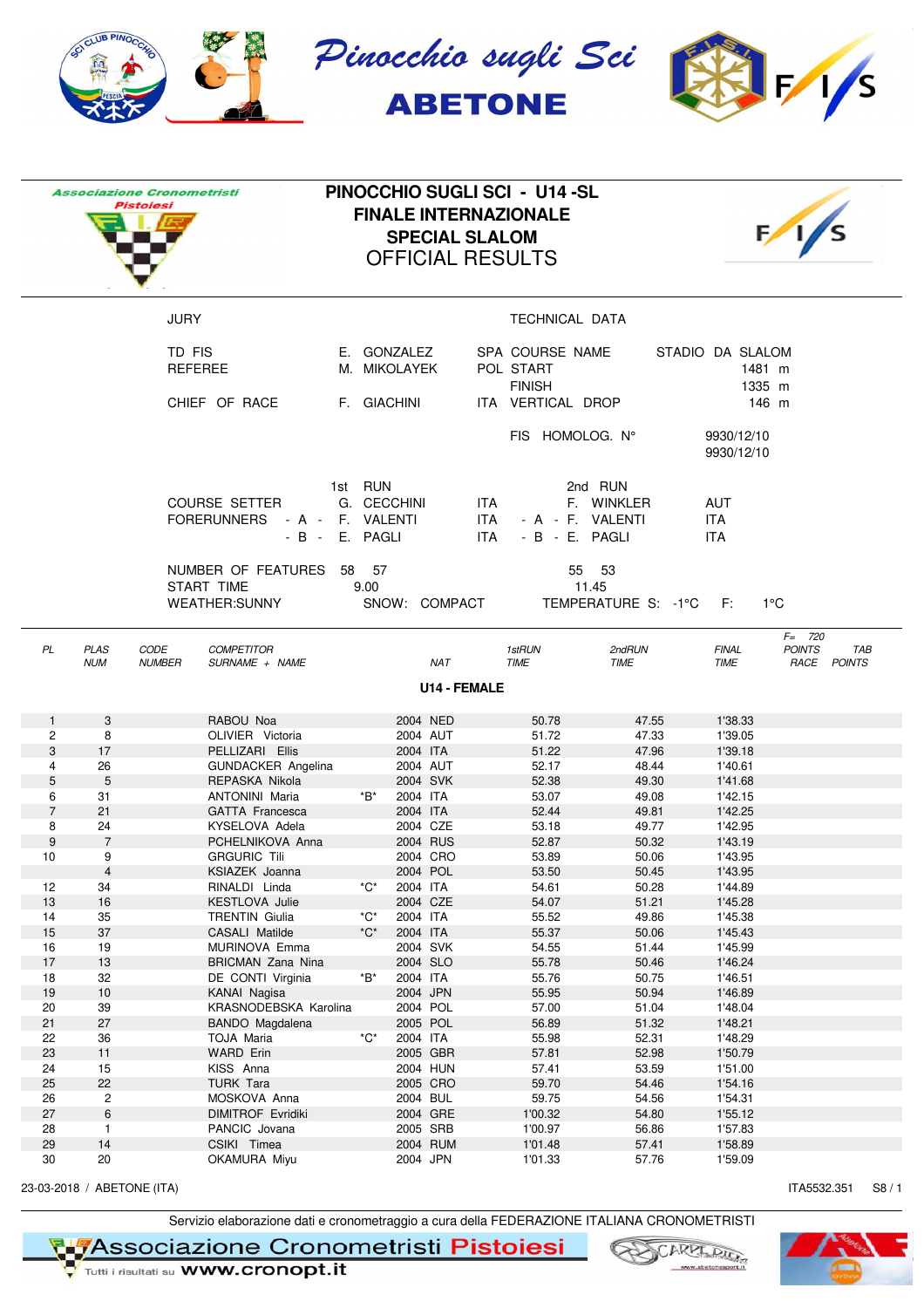

|    |             |               |                           |                     |          |            |         |    |             |              | $F = 720$     |            |
|----|-------------|---------------|---------------------------|---------------------|----------|------------|---------|----|-------------|--------------|---------------|------------|
| PL | <b>PLAS</b> | CODE          | <b>COMPETITOR</b>         |                     |          |            | 1stRUN  |    | 2ndRUN      | <b>FINAL</b> | <b>POINTS</b> | <b>TAB</b> |
|    | <b>NUM</b>  | <b>NUMBER</b> | SURNAME + NAME            |                     |          | <b>NAT</b> | TIME    |    | <b>TIME</b> | TIME         | RACE POINTS   |            |
|    |             |               |                           |                     |          |            |         |    |             |              |               |            |
| 31 | 25          |               | ASVESTA Anna              |                     | 2005 GRE |            | 1'03.95 |    | 1'00.69     | 2'04.64      |               |            |
| 32 | 29          |               | STEVANOVIC Teodora        |                     | 2005 SRB |            | 1'06.22 |    | 1'01.13     | 2'07.35      |               |            |
| 33 | 30          |               | <b>BLAGOJEVIC Isidora</b> |                     | 2004 SRB |            | 1'05.99 |    | 1'02.92     | 2'08.91      |               |            |
|    |             |               |                           |                     |          |            |         |    |             |              |               |            |
|    |             |               | DID NOT START 1st RUN     | $\mathbf 0$         |          |            |         |    |             |              |               |            |
|    |             |               |                           |                     |          |            |         |    |             |              |               |            |
|    |             |               | DID NOT FINISH 1st RUN    | 3                   |          |            |         |    |             |              |               |            |
|    |             |               |                           |                     |          |            |         |    |             |              |               |            |
|    | 12          |               | TRAICHEL Maya             |                     | 2004 GER |            |         |    |             |              |               |            |
|    | 28          |               | MARSCHEL Kim              |                     | 2004 GER |            |         |    |             |              |               |            |
|    | 38          |               | THALER Sara               | $^{\star}C^{\star}$ | 2004 ITA |            |         |    |             |              |               |            |
|    |             |               |                           |                     |          |            |         |    |             |              |               |            |
|    |             |               | DISQUALIFIED 1st RUN      | 0                   |          |            |         |    |             |              |               |            |
|    |             |               |                           |                     |          |            |         |    |             |              |               |            |
|    |             |               | DID NOT START 2nd RUN     | 0                   |          |            |         |    |             |              |               |            |
|    |             |               |                           |                     |          |            |         |    |             |              |               |            |
|    |             |               | DID NOT FINISH 2nd RUN    | $\overline{1}$      |          |            |         |    |             |              |               |            |
|    |             |               |                           |                     |          |            |         |    |             |              |               |            |
|    | 18          |               | ANDREEVA Aleksandra       |                     | 2004 RUS |            |         |    |             |              |               |            |
|    |             |               |                           |                     |          |            |         |    |             |              |               |            |
|    |             |               | DISQUALIFIED<br>2nd RUN   | $\overline{2}$      |          |            |         |    |             |              |               |            |
|    |             |               |                           |                     |          |            |         |    |             |              |               |            |
|    | 23          |               | SREBRE Iris               |                     | 2005 SLO |            | GATE N. | 54 |             |              |               |            |
|    | 33          |               | FUNARO Sofia              | $^{\ast}C^{\ast}$   | 2005 ITA |            | GATE N. | 6  |             |              |               |            |

The Technical Delegate E. GONZALEZ (SPA) #351

23-03-2018 / ABETONE (ITA) **ITA5532.351** S8 / 2

Servizio elaborazione dati e cronometraggio a cura della FEDERAZIONE ITALIANA CRONOMETRISTI



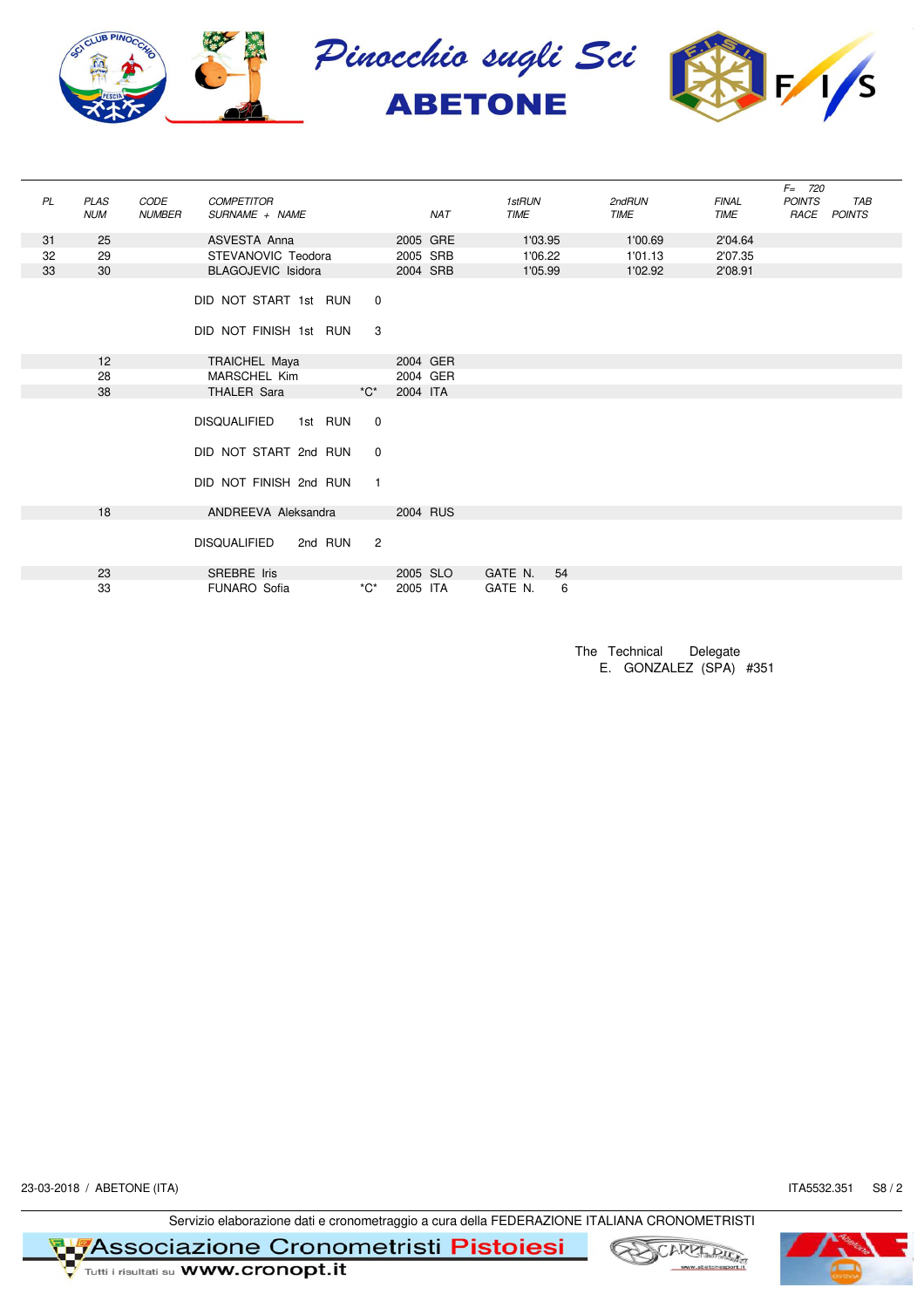

|                |             | <b>Associazione Cronometristi</b><br>Pistoiesi |                                                            |    | PINOCCHIO SUGLI SCI - U14-SL<br><b>FINALE INTERNAZIONALE</b><br><b>OFFICIAL RESULTS</b> | <b>SPECIAL SLALOM</b> |                    |                                               |                              |                                        |                                   |
|----------------|-------------|------------------------------------------------|------------------------------------------------------------|----|-----------------------------------------------------------------------------------------|-----------------------|--------------------|-----------------------------------------------|------------------------------|----------------------------------------|-----------------------------------|
|                |             | <b>JURY</b>                                    |                                                            |    |                                                                                         |                       |                    | TECHNICAL DATA                                |                              |                                        |                                   |
|                |             | TD FIS<br><b>REFEREE</b>                       |                                                            |    | E. GONZALEZ<br>M. MIKOLAYEK                                                             |                       |                    | SPA COURSE NAME<br>POL START<br><b>FINISH</b> |                              | STADIO DA SLALOM<br>1481 m<br>1335 m   |                                   |
|                |             | CHIEF OF RACE                                  |                                                            |    | F. GIACHINI                                                                             |                       |                    | ITA VERTICAL DROP                             |                              |                                        | 146 m                             |
|                |             |                                                |                                                            |    |                                                                                         |                       |                    | FIS HOMOLOG. N°                               |                              | 9930/12/10<br>9930/12/10               |                                   |
|                |             | <b>FORERUNNERS</b>                             | <b>COURSE SETTER</b><br>- A - F. VALENTI<br>- B - E. PAGLI |    | 1st RUN<br>G. CECCHINI                                                                  |                       | ITA<br>ITA<br>ITA. | - A - F. VALENTI<br>- B - E. PAGLI            | 2nd RUN<br>F. WINKLER        | <b>AUT</b><br><b>ITA</b><br><b>ITA</b> |                                   |
|                |             | START TIME                                     | NUMBER OF FEATURES<br><b>WEATHER:SUNNY</b>                 | 58 | - 57<br>9.00<br>SNOW: COMPACT                                                           |                       |                    | 11.45                                         | 55 53<br>TEMPERATURE S: -1°C | E:                                     | $1^{\circ}$ C                     |
| PL             | <b>PLAS</b> | <b>CODE</b>                                    | <b>COMPETITOR</b>                                          |    |                                                                                         |                       |                    | 1stRUN                                        | 2ndRUN                       | <b>FINAL</b>                           | $F = 720$<br><b>POINTS</b><br>TAB |
|                | <b>NUM</b>  | <b>NUMBER</b>                                  | SURNAME + NAME                                             |    |                                                                                         | <b>NAT</b>            | U14 - MALE         | <b>TIME</b>                                   | <b>TIME</b>                  | TIME                                   | RACE<br><b>POINTS</b>             |
| $\mathbf{1}$   | 67          |                                                | <b>BERNARDI</b> Gregorio                                   |    | 2004 ITA                                                                                |                       |                    | 48.23                                         | 49.96                        | 1'38.19                                |                                   |
| 2              | 49          |                                                | RUFFINI Robert                                             |    |                                                                                         | 2004 SVK              |                    | 47.76                                         | 50.69                        | 1'38.45                                |                                   |
| 3              | 83          |                                                | FERRETTI Jacopo                                            |    | 2004 ITA<br>*B*                                                                         |                       |                    | 48.81                                         | 49.91                        | 1'38.72                                |                                   |
| 4              | 71          |                                                | <b>GEISLER</b> Fabian                                      |    |                                                                                         | 2004 AUT              |                    | 48.90                                         | 50.04                        | 1'38.94                                |                                   |
| 5              | 48          |                                                | <b>IVANOV Andrei</b>                                       |    |                                                                                         | 2004 RUS              |                    | 49.52                                         | 49.97                        | 1'39.49                                |                                   |
| 6              | 43          |                                                | <b>HOZMANN Rudolf</b>                                      |    |                                                                                         | 2004 HUN              |                    | 49.13                                         | 50.42                        | 1'39.55                                |                                   |
| $\overline{7}$ | 50          |                                                | ORESIC Otto                                                |    |                                                                                         | 2004 CRO              |                    | 49.18                                         | 50.62                        | 1'39.80                                |                                   |
| 8              | 47          |                                                | <b>WAGNER Paul</b>                                         |    |                                                                                         | 2004 AUT              |                    | 50.65                                         | 49.29                        | 1'39.94                                |                                   |
| 9              | 93          |                                                | <b>SKERK Maks</b>                                          |    | *C*<br>2004 ITA                                                                         |                       |                    | 50.12                                         | 50.50                        | 1'40.62                                |                                   |
| 10             | 64          |                                                | <b>FURAEV Oleg</b>                                         |    |                                                                                         | 2004 RUS              |                    | 49.61                                         | 51.37                        | 1'40.98                                |                                   |
| 11             | 73          |                                                | <b>KRAUSS Lukas</b>                                        |    |                                                                                         | 2005 GER              |                    | 50.40                                         | 50.60                        | 1'41.00                                |                                   |
| 12             | 54          |                                                | VEIT Silvan                                                |    |                                                                                         | 2004 GER              |                    | 49.93                                         | 51.33                        | 1'41.26                                |                                   |
| 13             | 91          |                                                | ALLASSINA Fabio                                            |    | *C*                                                                                     | 2004 ITA              |                    | 50.76                                         | 50.61                        | 1'41.37                                |                                   |
| 14             | 44          |                                                | SOSNOWSKI Mikolaj                                          |    |                                                                                         | 2004 POL              |                    | 49.80                                         | 51.94                        | 1'41.74                                |                                   |
| 15             | 68          |                                                | CARRICK-SMITH Luca                                         |    |                                                                                         | 2005 GBR<br>2004 ITA  |                    | 50.55                                         | 51.39                        | 1'41.94                                |                                   |
| 16<br>17       | 84<br>92    |                                                | GIRARDI Edoardo                                            |    | *C*<br>*C*<br>2004 ITA                                                                  |                       |                    | 51.80<br>51.12                                | 50.22<br>51.04               | 1'42.02<br>1'42.16                     |                                   |
| 18             | 57          |                                                | GRIMALDI Edoardo<br>GALVAS Matyas                          |    |                                                                                         | 2004 CZE              |                    | 51.10                                         | 51.88                        | 1'42.98                                |                                   |
| 19             | 85          |                                                | BIANCHI Luca                                               |    | *C*                                                                                     | 2004 ITA              |                    | 52.05                                         | 50.94                        | 1'42.99                                |                                   |
| 20             | 87          |                                                | <b>BARSANTI Pietro</b>                                     |    | *C*                                                                                     | 2004 ITA              |                    | 51.80                                         | 51.20                        | 1'43.00                                |                                   |
| 21             | 51          |                                                | <b>CLAUSING Mees</b>                                       |    |                                                                                         | 2004 NED              |                    | 51.15                                         | 51.91                        | 1'43.06                                |                                   |
| 22             | 60          |                                                | COMPLOJ Marc                                               |    |                                                                                         | 2004 ITA              |                    | 54.06                                         | 49.51                        | 1'43.57                                |                                   |
| 23             | 86          |                                                | SAMBUGARO Filippo                                          |    | *C*<br>2004 ITA                                                                         |                       |                    | 52.42                                         | 51.67                        | 1'44.09                                |                                   |
| 24             | 69          |                                                | STEENSTRA Lars                                             |    |                                                                                         | 2004 NED              |                    | 51.98                                         | 52.40                        | 1'44.38                                |                                   |
| 25             | 89          |                                                | <b>BORDON Eik</b>                                          |    | *C*                                                                                     | 2004 ITA              |                    | 52.75                                         | 51.89                        | 1'44.64                                |                                   |
| 26             | 63          |                                                | ZBASNIK Niko                                               |    |                                                                                         | 2004 CRO              |                    | 51.25                                         | 53.68                        | 1'44.93                                |                                   |
| 27             | 77          |                                                | <b>ZUPANCIC Filip</b>                                      |    |                                                                                         | 2004 SLO              |                    | 52.81                                         | 52.42                        | 1'45.23                                |                                   |
| 28             | 59          |                                                | <b>KADRNKA Markus</b>                                      |    |                                                                                         | 2004 GBR              |                    | 53.56                                         | 53.24                        | 1'46.80                                |                                   |
| 29             | 52          |                                                | SALENKO Andrii                                             |    |                                                                                         | 2005 UKR              |                    | 53.29                                         | 53.98                        | 1'47.27                                |                                   |
| 30             | 80          |                                                | <b>BLACK Georg</b>                                         |    |                                                                                         | 2005 GBR              |                    | 53.79                                         | 54.46                        | 1'48.25                                |                                   |

23-03-2018 / ABETONE (ITA) ITA0572.351 S8 / 1

Servizio elaborazione dati e cronometraggio a cura della FEDERAZIONE ITALIANA CRONOMETRISTI

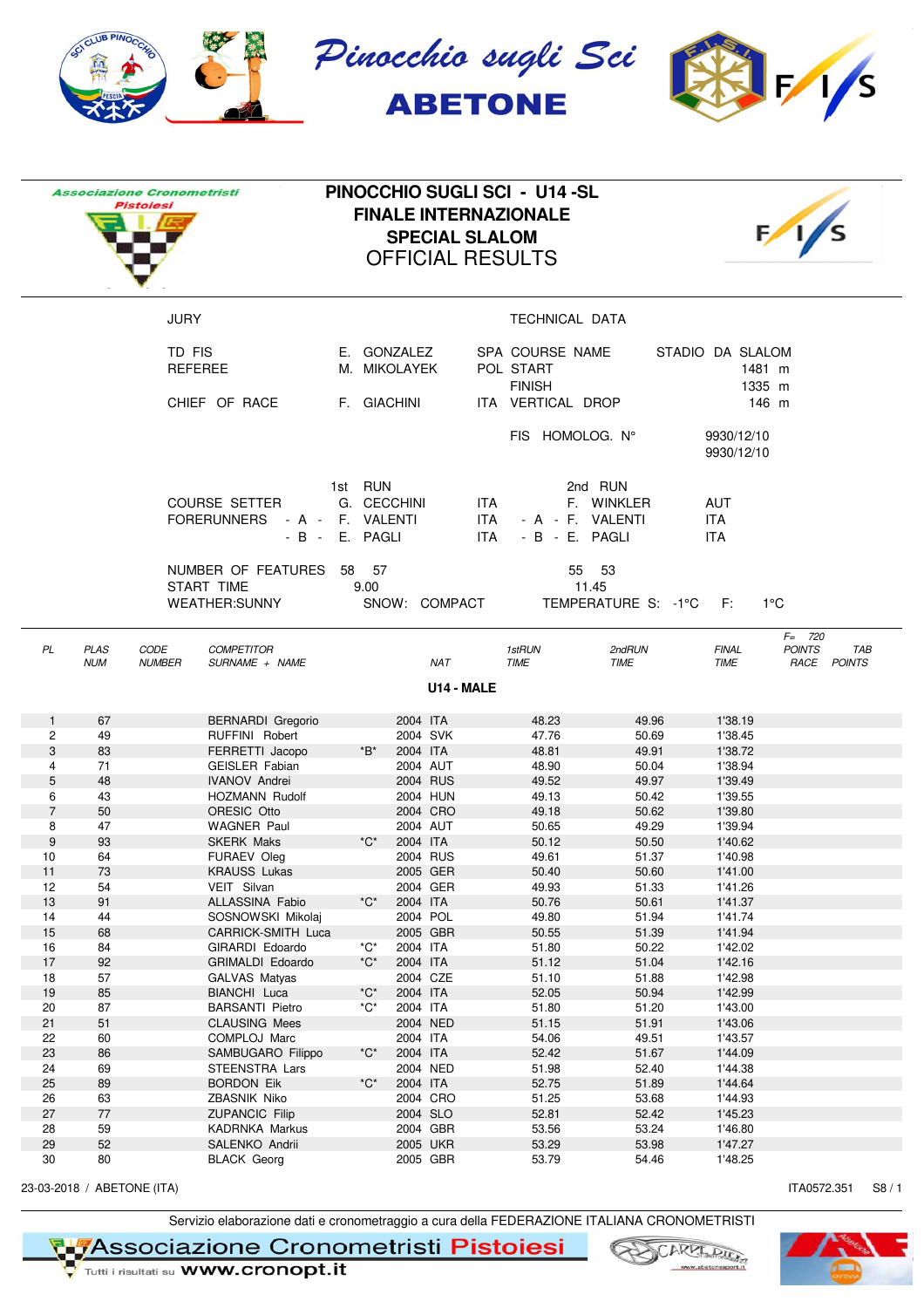

|    |                           |                       |                                                 |                               |          |            |                       |         |                       |                             | $F = 720$             |                      |
|----|---------------------------|-----------------------|-------------------------------------------------|-------------------------------|----------|------------|-----------------------|---------|-----------------------|-----------------------------|-----------------------|----------------------|
| PL | <b>PLAS</b><br><b>NUM</b> | CODE<br><b>NUMBER</b> | <b>COMPETITOR</b><br>SURNAME + NAME             |                               |          | <b>NAT</b> | 1stRUN<br><b>TIME</b> |         | 2ndRUN<br><b>TIME</b> | <b>FINAL</b><br><b>TIME</b> | <b>POINTS</b><br>RACE | TAB<br><b>POINTS</b> |
|    |                           |                       |                                                 |                               |          |            |                       |         |                       |                             |                       |                      |
| 31 | 45                        |                       | <b>BALAZS Szabolcs</b>                          |                               | 2004 RUM |            |                       | 53.61   | 55.67                 | 1'49.28                     |                       |                      |
| 32 | 95                        |                       | SZELAG Piotr                                    |                               | 2004 POL |            |                       | 54.71   | 54.74                 | 1'49.45                     |                       |                      |
| 33 | 46                        |                       | <b>VOJNOVIC Dusan</b>                           |                               | 2004 SRB |            |                       | 54.19   | 56.69                 | 1'50.88                     |                       |                      |
| 34 | 81                        |                       | KOLEV Julian                                    |                               | 2004 BUL |            |                       | 55.92   | 56.66                 | 1'52.58                     |                       |                      |
| 35 | 70                        |                       | <b>ANGELOV Mihail</b>                           |                               | 2004 BUL |            |                       | 56.14   | 57.95                 | 1'54.09                     |                       |                      |
| 36 | 94                        |                       | KORCZAK Tomasz                                  |                               | 2004 POL |            |                       | 1'00.84 | 55.90                 | 1'56.74                     |                       |                      |
| 37 | 79                        |                       | KLIMA Oskar                                     |                               | 2004 CZE |            |                       | 53.73   | 1'07.52               | 2'01.25                     |                       |                      |
| 38 | 66                        |                       | SOTIROPOULOS Dimitrios                          |                               | 2004 GRE |            |                       | 59.54   | 1'02.07               | 2'01.61                     |                       |                      |
| 39 | 61                        |                       | <b>KRASHNIAK Alexander</b>                      |                               | 2004 BUL |            |                       | 55.27   | 1'15.37               | 2'10.64                     |                       |                      |
| 40 | 53                        |                       | <b>IOANNIDES Theodoros</b>                      |                               | 2004 CYP |            |                       | 1'11.10 | 1'01.73               | 2'12.83                     |                       |                      |
| 41 | 58                        |                       | <b>VANNUCCI Enrico</b>                          |                               | 2004 RSM |            |                       | 1'08.75 | 1'11.96               | 2'20.71                     |                       |                      |
|    |                           |                       | DID NOT START 1st RUN<br>DID NOT FINISH 1st RUN | $\mathbf 0$<br>$\overline{7}$ |          |            |                       |         |                       |                             |                       |                      |
|    | 42                        |                       | <b>GOTSIRIDZE Konstantine</b>                   |                               |          | 2005 GEO   |                       |         |                       |                             |                       |                      |
|    | 56                        |                       | <b>ADAMEK Anze</b>                              |                               | 2004 SLO |            |                       |         |                       |                             |                       |                      |
|    | 65                        |                       | PAL Krisztian                                   |                               | 2004 HUN |            |                       |         |                       |                             |                       |                      |
|    | 74                        |                       | OHASHI Nasato                                   |                               | 2005 JPN |            |                       |         |                       |                             |                       |                      |
|    | 76                        |                       | <b>MARKIDES Elyas</b>                           |                               | 2004 CYP |            |                       |         |                       |                             |                       |                      |
|    | 78                        |                       | CHARTOLANI Mikheil                              |                               |          | 2004 GEO   |                       |         |                       |                             |                       |                      |
|    | 88                        |                       | CHIESA Leo                                      | $^{\ast}C^{\ast}$             | 2004 ITA |            |                       |         |                       |                             |                       |                      |
|    |                           |                       |                                                 |                               |          |            |                       |         |                       |                             |                       |                      |
|    |                           |                       | <b>DISQUALIFIED</b><br>1st RUN                  | 4                             |          |            |                       |         |                       |                             |                       |                      |
|    | 41                        |                       | NAGASAWA Soma                                   |                               | 2004 JPN |            | GATE N.               | 50      |                       |                             |                       |                      |
|    | 62                        |                       | MICHALKA Martin                                 |                               | 2004 SVK |            | GATE N.               | 58      |                       |                             |                       |                      |
|    | 72                        |                       | <b>KORZHUK Vasyl</b>                            |                               | 2004 UKR |            | GATE N.               | 54      |                       |                             |                       |                      |
|    | 75                        |                       | KIERKOWSKI Juliusz                              |                               | 2004 POL |            | GATE N.               | 47      |                       |                             |                       |                      |
|    |                           |                       | DID NOT START 2nd RUN                           | 0                             |          |            |                       |         |                       |                             |                       |                      |
|    |                           |                       | DID NOT FINISH 2nd RUN                          | $\overline{2}$                |          |            |                       |         |                       |                             |                       |                      |
|    | 55                        |                       | <b>KOROLIS Vasileios</b>                        |                               | 2004 GRE |            |                       |         |                       |                             |                       |                      |
|    | 90                        |                       | SALVATI Lorenzo                                 | *C*                           | 2004 ITA |            |                       |         |                       |                             |                       |                      |
|    |                           |                       | <b>DISQUALIFIED</b><br>2nd RUN                  | $\overline{1}$                |          |            |                       |         |                       |                             |                       |                      |
|    | 82                        |                       | <b>GRAZIANO Luigi</b>                           | *B*                           | 2004 ITA |            | GATE N.               | 49      |                       |                             |                       |                      |
|    |                           |                       |                                                 |                               |          |            |                       |         |                       |                             |                       |                      |

The Technical Delegate E. GONZALEZ (SPA) #351

23-03-2018 / ABETONE (ITA) **ITA0572.351** S8 / 2

Servizio elaborazione dati e cronometraggio a cura della FEDERAZIONE ITALIANA CRONOMETRISTI



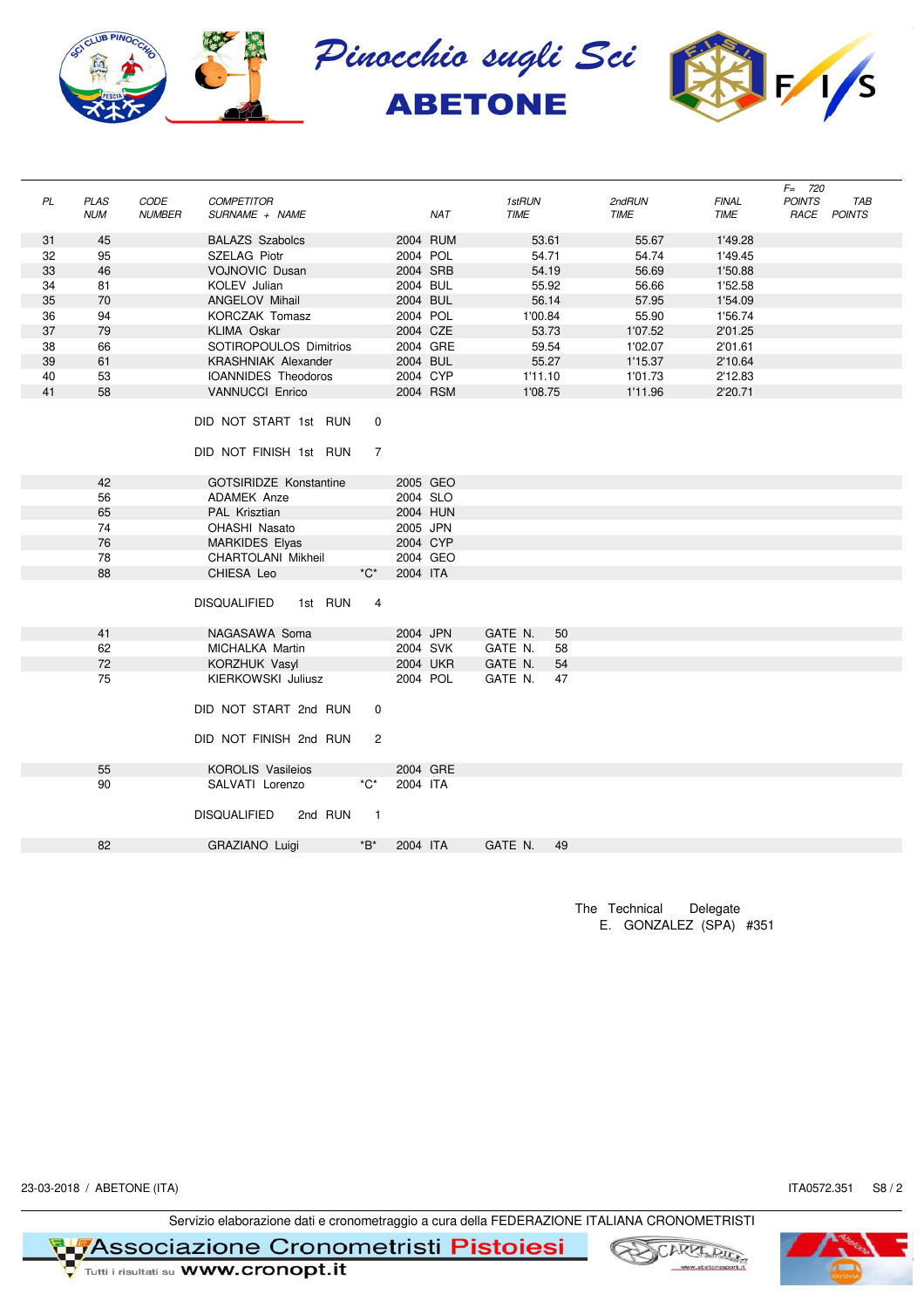

|                |                                  | <b>Associazione Cronometristi</b><br>Pistoiesi               |                       |                                 | <b>SPECIAL SLALOM</b>    | <b>TROFEO PINOCCHIO SUGLI SCI - U16 SL</b><br><b>FINALE INTERNAZIONALE</b><br><b>OFFICIAL RESULTS</b> |                                               |                                      |                                           |      |
|----------------|----------------------------------|--------------------------------------------------------------|-----------------------|---------------------------------|--------------------------|-------------------------------------------------------------------------------------------------------|-----------------------------------------------|--------------------------------------|-------------------------------------------|------|
|                |                                  | <b>JURY</b>                                                  |                       |                                 |                          | TECHNICAL DATA                                                                                        |                                               |                                      |                                           |      |
|                |                                  | TD FIS<br><b>REFEREE</b>                                     |                       | F. MAIDA<br>M. PONATO           |                          | ITA COURSE NAME<br>ITA START<br><b>FINISH</b>                                                         |                                               | STADIO DA SLALOM<br>1481 m<br>1335 m |                                           |      |
|                |                                  | CHIEF OF RACE                                                |                       | G. CECCHINI                     |                          | ITA VERTICAL DROP                                                                                     |                                               |                                      | 146 m                                     |      |
|                |                                  |                                                              |                       |                                 |                          | FIS HOMOLOG. N°                                                                                       |                                               | 9930/12/10<br>9930/12/10             |                                           |      |
|                |                                  | <b>COURSE SETTER</b><br>FORERUNNERS - A - F. VALENTINI       |                       | 1st RUN<br>M. MESSNER           | <b>ITA</b><br><b>ITA</b> |                                                                                                       | 2nd RUN<br>P. SHESTAKOV<br>- A - F. VALENTINI | <b>RUS</b><br>ITA.                   |                                           |      |
|                |                                  | NUMBER OF FEATURES<br>START TIME<br><b>WEATHER: VARIABLE</b> |                       | 55 54<br>8.30                   | SNOW: COMPACT            |                                                                                                       | 57 56<br>11.00<br>TEMPERATURE S: -1°C F:      |                                      | $1^{\circ}$ C                             |      |
| PL             | <b>PLAS</b><br><b>NUM</b>        | CODE<br><b>COMPETITOR</b><br>SURNAME + NAME<br><b>NUMBER</b> |                       |                                 | NAT                      | 1stRUN<br>TIME                                                                                        | 2ndRUN<br><b>TIME</b>                         | <b>FINAL</b><br><b>TIME</b>          | $F = 720$<br><b>POINTS</b><br>RACE POINTS | TAB  |
|                |                                  |                                                              |                       |                                 | U16 - FEMALE             |                                                                                                       |                                               |                                      |                                           |      |
| $\mathbf{1}$   | 18                               | <b>GERMANE</b> Dzenifera                                     |                       | 2003 LAT                        |                          | 44.43                                                                                                 | 50.13                                         | 1'34.56                              |                                           |      |
| 2              | 11                               | TOTH Zita                                                    |                       |                                 | 2002 HUN                 | 46.08                                                                                                 | 52.28                                         | 1'38.36                              |                                           |      |
| 3              | 39                               |                                                              | FRITZENWALLNER Teresa |                                 | 2002 AUT                 | 47.81                                                                                                 | 51.75                                         | 1'39.56                              |                                           |      |
| 4<br>5         | 40<br>5                          | SOLA Beatrice<br>SOMMEROVA Celine                            |                       | 2003 ITA                        | 2003 CZE                 | 47.82<br>47.01                                                                                        | 51.78<br>53.64                                | 1'39.60<br>1'40.65                   |                                           |      |
| 6              | 13                               | POPOVA laroslava                                             |                       |                                 | 2002 RUS                 | 48.13                                                                                                 | 52.73                                         | 1'40.86                              |                                           |      |
| $\overline{7}$ | 29                               | NOVAKOVA Barbora                                             |                       |                                 | 2002 CZE                 | 47.44                                                                                                 | 53.61                                         | 1'41.05                              |                                           |      |
|                | 12                               | PIZZATO Lucia                                                |                       | 2002 ITA                        |                          | 47.18                                                                                                 | 53.87                                         | 1'41.05                              |                                           |      |
| 9              | 6                                | <b>MUROVEC Nika</b>                                          |                       |                                 | 2002 SLO                 | 48.78                                                                                                 | 52.28                                         | 1'41.06                              |                                           |      |
| 10             | 4                                | STRACHANOVA Silvia                                           |                       |                                 | 2002 SVK                 | 47.09                                                                                                 | 54.36                                         | 1'41.45                              |                                           |      |
| 11<br>12       | 2<br>26                          | <b>GUERILLOT Vanina</b><br>SUROVA Alica                      |                       |                                 | 2002 POR<br>2002 SVK     | 47.10<br>48.29                                                                                        | 55.33<br>54.23                                | 1'42.43<br>1'42.52                   |                                           |      |
| 13             | 21                               |                                                              | ROSENAUER Annsophie   |                                 | 2003 GER                 | 48.83                                                                                                 | 53.70                                         | 1'42.53                              |                                           |      |
| 14             | 36                               | LABASTOVA Alena                                              |                       |                                 | 2002 CZE                 | 49.55                                                                                                 | 53.06                                         | 1'42.61                              |                                           |      |
| 15             | 41                               | PAZZAGLIA Alice                                              |                       | 2002 ITA                        |                          | 48.56                                                                                                 | 54.07                                         | 1'42.63                              |                                           |      |
| 16             | 38                               | MINAEVA Anastasiia                                           |                       |                                 | 2002 RUS                 | 49.68                                                                                                 | 53.04                                         | 1'42.72                              |                                           |      |
| 17             | 14                               | ZLATKOVA Julia                                               |                       | *C*                             | 2003 BUL                 | 48.81                                                                                                 | 54.30                                         | 1'43.11                              |                                           |      |
| 18<br>19       | 47<br>$\overline{7}$             | <b>BANCHI Martina</b><br>VOLMER Yara                         |                       | 2003 ITA                        | 2003 NED                 | 49.41<br>48.26                                                                                        | 53.73<br>55.10                                | 1'43.14<br>1'43.36                   |                                           |      |
| 20             | 32                               | KOMPAN Jera                                                  |                       |                                 | 2002 SLO                 | 50.38                                                                                                 | 53.30                                         | 1'43.68                              |                                           |      |
| 21             | 48                               | PALAMARA Gaia                                                |                       | $^{\star}C^{\star}$<br>2002 ITA |                          | 49.88                                                                                                 | 53.81                                         | 1'43.69                              |                                           |      |
| 22             | 34                               | HUBER Katharina                                              |                       |                                 | 2002 GER                 | 50.01                                                                                                 | 54.29                                         | 1'44.30                              |                                           |      |
| 23             | 33                               | LAZZERI Elena                                                |                       | 2002 ITA                        |                          | 50.26                                                                                                 | 54.18                                         | 1'44.44                              |                                           |      |
| 24             | 24                               | <b>BABOS Panna</b>                                           |                       |                                 | 2003 HUN                 | 49.54                                                                                                 | 54.95                                         | 1'44.49                              |                                           |      |
| 25<br>26       | 16<br>3                          | FISCHER Pauline<br>GAL Clara                                 |                       |                                 | 2003 GER<br>2002 FRA     | 49.58<br>50.12                                                                                        | 55.19<br>55.15                                | 1'44.77<br>1'45.27                   |                                           |      |
| 27             | 19                               | <b>HAMALAINEN Minea</b>                                      |                       | 2003 FIN                        |                          | 49.91                                                                                                 | 55.44                                         | 1'45.35                              |                                           |      |
| 28             | 22                               | TSUPIKOVA Veronika                                           |                       |                                 | 2003 RUS                 | 50.96                                                                                                 | 55.42                                         | 1'46.38                              |                                           |      |
| 29             | 25                               | KOSTNER Chayenne                                             |                       | 2003 ITA                        |                          | 50.67                                                                                                 | 55.83                                         | 1'46.50                              |                                           |      |
| 30             | 42                               | <b>ANTONUCCI Giulia</b>                                      |                       | 2002 ITA                        |                          | 51.02                                                                                                 | 56.05                                         | 1'47.07                              |                                           |      |
| 31             | 46                               | CAPPELLINI Vittoria                                          |                       | $^{\ast}C^{\ast}$<br>2002 ITA   |                          | 51.41                                                                                                 | 57.33                                         | 1'48.74                              |                                           |      |
| 32             | 15<br>24-03-2018 / ABETONE (ITA) | TRIFU Leona                                                  |                       |                                 | 2003 RUM                 | 51.40                                                                                                 | 59.26                                         | 1'50.66                              | ITA5533.1114                              | S8/1 |

Servizio elaborazione dati e cronometraggio a cura della FEDERAZIONE ITALIANA CRONOMETRISTI

**TASSOCIAZIONE Cronometristi Pistoiesi**<br>V Tutti i risultati su WWW.cronopt.it

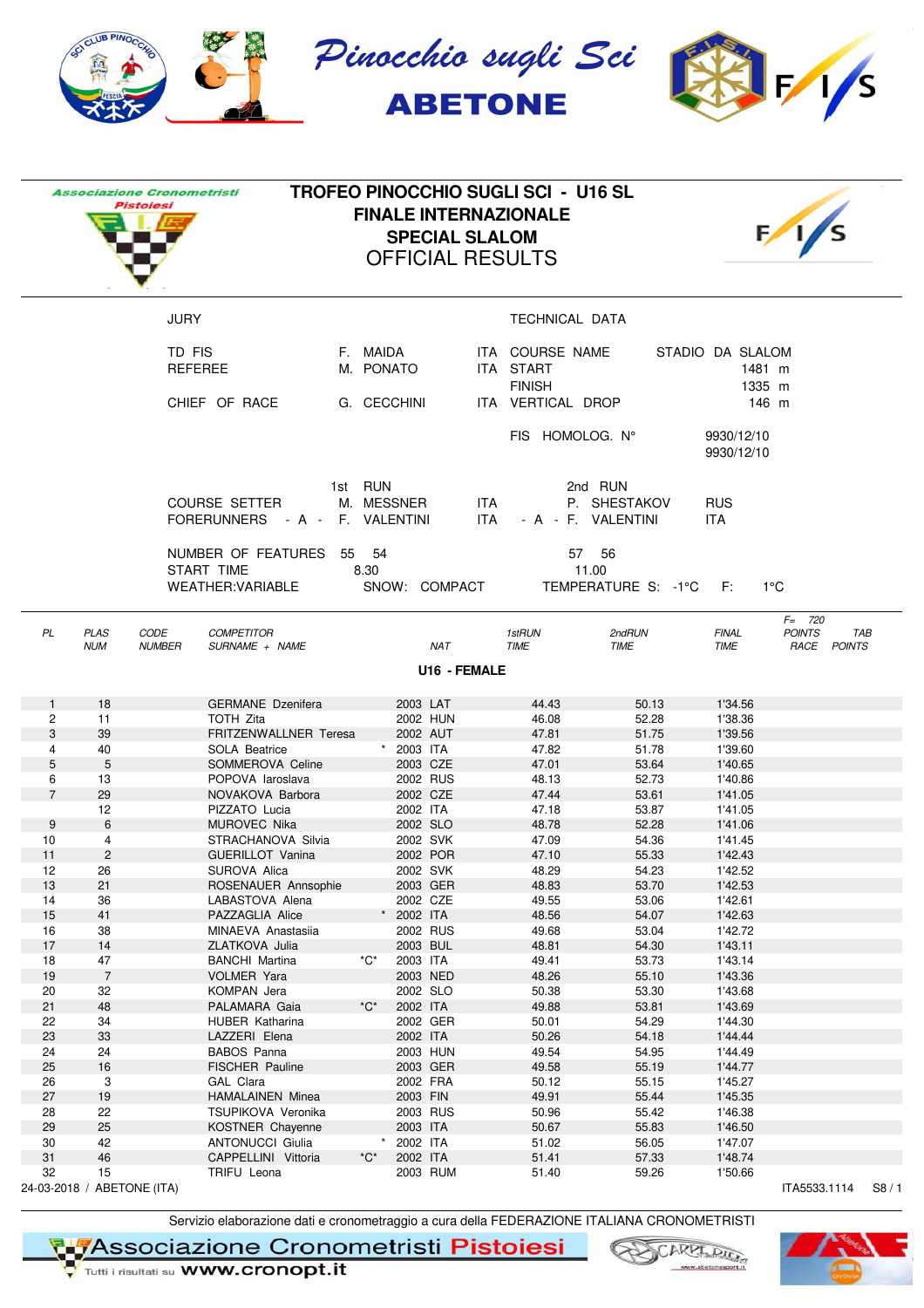

| PL | <b>PLAS</b>  | CODE          | <b>COMPETITOR</b>        |         |                     |          |            | 1stRUN      |       | 2ndRUN      | <b>FINAL</b> | $F = 720$<br><b>POINTS</b> | <b>TAB</b> |
|----|--------------|---------------|--------------------------|---------|---------------------|----------|------------|-------------|-------|-------------|--------------|----------------------------|------------|
|    | <b>NUM</b>   | <b>NUMBER</b> | SURNAME + NAME           |         |                     |          | <b>NAT</b> | <b>TIME</b> |       | <b>TIME</b> | <b>TIME</b>  | RACE POINTS                |            |
| 33 | 45           |               | <b>ASTEGIANO Melissa</b> |         | $^{\star}C^{\star}$ | 2003 ITA |            |             | 52.39 | 58.39       | 1'50.78      |                            |            |
| 34 | 10           |               | <b>GORRINGE Giselle</b>  |         |                     | 2003 GBR |            |             | 51.47 | 59.65       | 1'51.12      |                            |            |
| 35 | 9            |               | <b>BROZ</b> Lora         |         |                     | 2002 CRO |            |             | 52.14 | 59.83       | 1'51.97      |                            |            |
| 36 | 30           |               | COPOS Petra              |         |                     |          | 2002 RUM   |             | 53.35 | 58.66       | 1'52.01      |                            |            |
| 37 | 17           |               | PYROZHKO Kateryna        |         |                     | 2002 UKR |            |             | 54.28 | 1'00.77     | 1'55.05      |                            |            |
| 38 | 23           |               | LANDER Isabelle          |         |                     | 2002 GBR |            |             | 51.45 | 1'04.95     | 1'56.40      |                            |            |
| 39 | $\mathbf{1}$ |               | PESIC Natalija           |         |                     | 2002 SRB |            |             | 59.33 | 1'06.91     | 2'06.24      |                            |            |
|    |              |               | DID NOT START 1st RUN    |         |                     |          |            |             |       |             |              |                            |            |
|    |              |               |                          |         | 0                   |          |            |             |       |             |              |                            |            |
|    |              |               | DID NOT FINISH 1st RUN   |         | $\overline{2}$      |          |            |             |       |             |              |                            |            |
|    | 28           |               | HILLER Linda             |         |                     | 2002 AUT |            |             |       |             |              |                            |            |
|    | 31           |               | GULIA Dariya             |         |                     | 2003 UKR |            |             |       |             |              |                            |            |
|    |              |               |                          |         |                     |          |            |             |       |             |              |                            |            |
|    |              |               | <b>DISQUALIFIED</b>      | 1st RUN | $\mathbf 0$         |          |            |             |       |             |              |                            |            |
|    |              |               | DID NOT START 2nd RUN    |         | $\mathbf 0$         |          |            |             |       |             |              |                            |            |
|    |              |               | DID NOT FINISH 2nd RUN   |         | 6                   |          |            |             |       |             |              |                            |            |
|    | 8            |               | SALZGEBER Amanda         |         |                     | 2002 AUT |            |             |       |             |              |                            |            |
|    | 20           |               | LYONS Gloria             |         |                     | 2002 IRL |            |             |       |             |              |                            |            |
|    | 35           |               | <b>TOTH Emese</b>        |         |                     | 2003 RUM |            |             |       |             |              |                            |            |
|    | 37           |               | LILGOVA Sophia           |         |                     | 2002 SVK |            |             |       |             |              |                            |            |
|    | 43           |               | <b>CECERE</b> Margherita |         | $^{\star}C^{\star}$ | 2003 ITA |            |             |       |             |              |                            |            |
|    | 44           |               | <b>BAITELLA Desiree</b>  |         | $^{\star}C^{\star}$ | 2003 ITA |            |             |       |             |              |                            |            |
|    |              |               | <b>DISQUALIFIED</b>      | 2nd RUN | $\overline{1}$      |          |            |             |       |             |              |                            |            |
|    | 27           |               | <b>DROBNIC Nina</b>      |         |                     | 2003 SLO |            | GATE N.     | 53    |             |              |                            |            |
|    |              |               |                          |         |                     |          |            |             |       |             |              |                            |            |

The Technical Delegate F. MAIDA (ITA)

24-03-2018 / ABETONE (ITA) S8 / 2

Servizio elaborazione dati e cronometraggio a cura della FEDERAZIONE ITALIANA CRONOMETRISTI





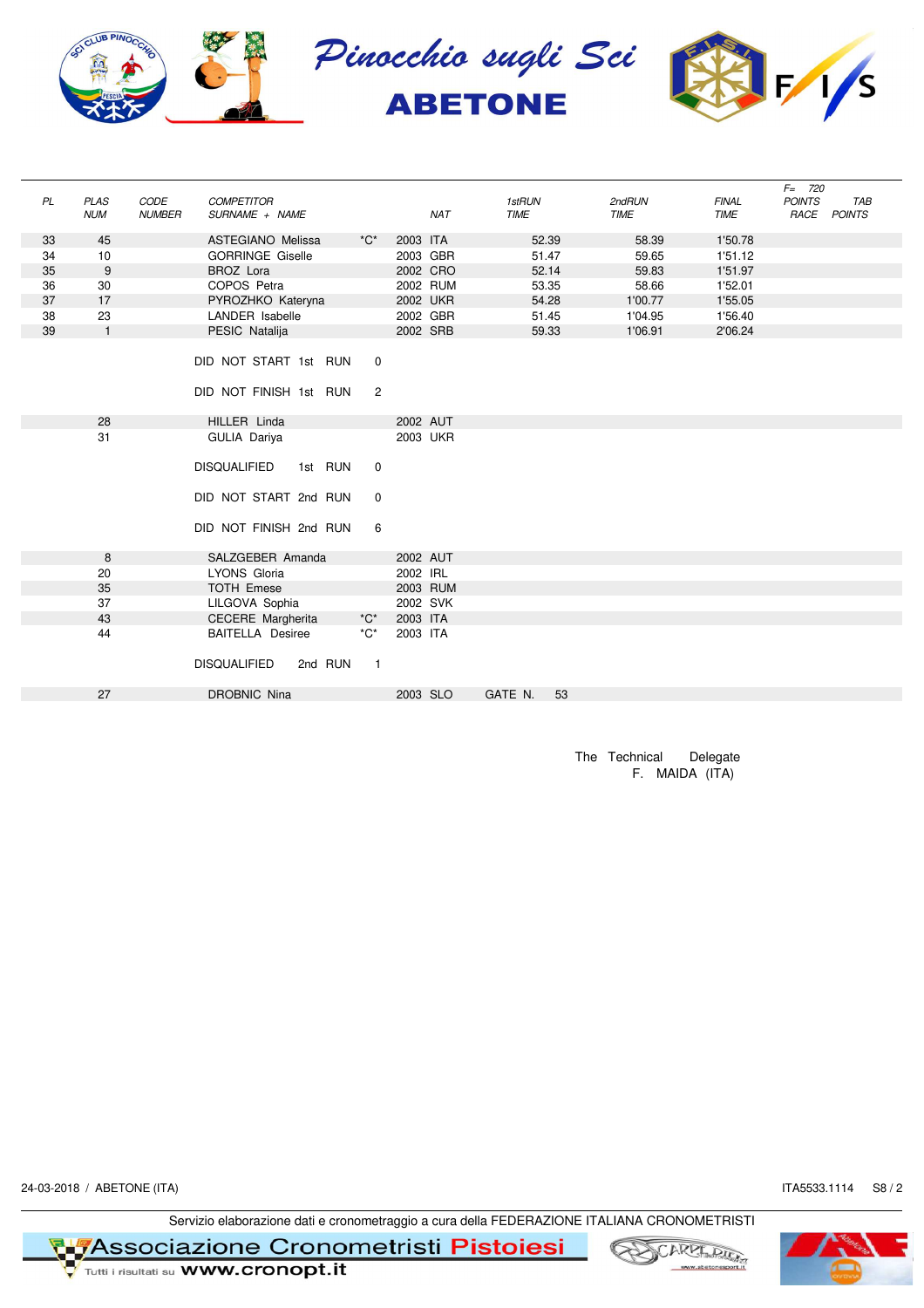

|                   |                           | <b>Associazione Cronometristi</b><br><b>Pistoiesi</b>        | <b>TROFEO PINOCCHIO SUGLI SCI - U16 SL</b>  |                     |                      | <b>FINALE INTERNAZIONALE</b><br><b>SPECIAL SLALOM</b><br><b>OFFICIAL RESULTS</b> |                    |                                               |                              |                                      |                                           |      |
|-------------------|---------------------------|--------------------------------------------------------------|---------------------------------------------|---------------------|----------------------|----------------------------------------------------------------------------------|--------------------|-----------------------------------------------|------------------------------|--------------------------------------|-------------------------------------------|------|
|                   |                           | <b>JURY</b>                                                  |                                             |                     |                      |                                                                                  |                    | TECHNICAL DATA                                |                              |                                      |                                           |      |
|                   |                           | TD FIS<br><b>REFEREE</b>                                     |                                             | F. MAIDA            | M. PONATO            |                                                                                  |                    | ITA COURSE NAME<br>ITA START<br><b>FINISH</b> |                              | STADIO DA SLALOM<br>1481 m<br>1335 m |                                           |      |
|                   |                           | CHIEF OF RACE                                                |                                             |                     | G. CECCHINI          |                                                                                  |                    | ITA VERTICAL DROP                             |                              |                                      | 146 m                                     |      |
|                   |                           |                                                              |                                             |                     |                      |                                                                                  |                    | FIS HOMOLOG. N°                               |                              | 9930/12/10<br>9930/12/10             |                                           |      |
|                   |                           | <b>COURSE SETTER</b><br>FORERUNNERS - A - F. VALENTINI       |                                             | 1st RUN             | M. MESSNER           |                                                                                  | <b>ITA</b><br>ITA. | - A - F. VALENTINI                            | 2nd RUN<br>P. SHESTAKOV      | <b>RUS</b><br>ITA.                   |                                           |      |
|                   |                           | NUMBER OF FEATURES<br>START TIME<br><b>WEATHER: VARIABLE</b> |                                             | 55 54<br>8.30       |                      | SNOW: COMPACT                                                                    |                    | 11.00                                         | 57 56<br>TEMPERATURE S: -1°C | F:                                   | $1^{\circ}$ C                             |      |
| PL                | <b>PLAS</b><br><b>NUM</b> | CODE<br><b>COMPETITOR</b><br><b>NUMBER</b><br>SURNAME + NAME |                                             |                     |                      | <b>NAT</b><br>U16 - MALE                                                         |                    | 1stRUN<br>TIME                                | 2ndRUN<br><b>TIME</b>        | <b>FINAL</b><br><b>TIME</b>          | $F = 720$<br><b>POINTS</b><br>RACE POINTS | TAB  |
|                   |                           |                                                              |                                             |                     |                      |                                                                                  |                    |                                               |                              |                                      |                                           |      |
| $\mathbf{1}$<br>2 | 56<br>94                  | SARACCO Edoardo<br>ABRUZZESE Marco                           |                                             |                     | 2003 ITA<br>2002 ITA |                                                                                  |                    | 48.49<br>49.57                                | 47.20<br>47.04               | 1'35.69<br>1'36.61                   |                                           |      |
| 3                 | 59                        | <b>SEIDLER Ralph</b>                                         |                                             |                     | 2002 AUT             |                                                                                  |                    | 48.37                                         | 49.48                        | 1'37.85                              |                                           |      |
| 4                 | 90                        |                                                              | PRAMSTALLER Kilian                          |                     | 2002 AUT             |                                                                                  |                    | 50.79                                         | 47.59                        | 1'38.38                              |                                           |      |
| 5                 | 53                        | NOSEK Daniel                                                 |                                             |                     | 2003 SVK             |                                                                                  |                    | 49.99                                         | 49.24                        | 1'39.23                              |                                           |      |
| 6                 | 107<br>82                 |                                                              | DEL BELLO Alessandro<br>KOTLOVSKIY Vladimir | *B*                 | 2002 ITA<br>2002 RUS |                                                                                  |                    | 50.90                                         | 48.46<br>48.56               | 1'39.36<br>1'39.36                   |                                           |      |
| 8                 | 114                       | <b>BARBERA Corrado</b>                                       |                                             | $^{\star}C^{\star}$ | 2002 ITA             |                                                                                  |                    | 50.80<br>52.62                                | 46.99                        | 1'39.61                              |                                           |      |
| 9                 | 95                        | ROHRMOSER Lucas                                              |                                             |                     | 2002 AUT             |                                                                                  |                    | 51.55                                         | 48.30                        | 1'39.85                              |                                           |      |
|                   | 60                        | LJUTIC Tvrtko                                                |                                             |                     | 2002 CRO             |                                                                                  |                    | 50.29                                         | 49.56                        | 1'39.85                              |                                           |      |
| 11                | 84                        | STOJANOVIC Rok                                               |                                             |                     | 2002 SLO             |                                                                                  |                    | 51.86                                         | 48.19                        | 1'40.05                              |                                           |      |
| 12                | 119                       | COMPLOJ Matthias                                             |                                             | *C*                 | 2002 IIA             |                                                                                  |                    | 52.54                                         | 47.55                        | 1'40.09                              |                                           |      |
| 13<br>14          | 92<br>110                 | POPOV Nikolai<br>CLAUS Luca                                  |                                             | $^{\star}C^{\star}$ | 2002 RUS<br>2002 ITA |                                                                                  |                    | 51.98<br>52.20                                | 48.44<br>48.28               | 1'40.42<br>1'40.48                   |                                           |      |
| 15                | 75                        | SEPPI Davide                                                 |                                             |                     | 2002 ITA             |                                                                                  |                    | 52.11                                         | 48.49                        | 1'40.60                              |                                           |      |
| 16                | 117                       | ZANELLA Tommaso                                              |                                             | *C*                 | 2003 ITA             |                                                                                  |                    | 53.80                                         | 47.47                        | 1'41.27                              |                                           |      |
| 17                | 66                        | JONGE Ties De                                                |                                             |                     | 2002 NED             |                                                                                  |                    | 51.85                                         | 49.72                        | 1'41.57                              |                                           |      |
| 18                | 73                        | SZKOLA Bartosz                                               |                                             |                     | 2002 POL             |                                                                                  |                    | 53.08                                         | 48.55                        | 1'41.63                              |                                           |      |
| 19<br>20          | 86<br>67                  | <b>KLEIN Vlacav</b>                                          | SCHWARZ Maxmilian                           |                     | 2002 SVK<br>2002 GER |                                                                                  |                    | 53.43<br>52.62                                | 48.54<br>49.44               | 1'41.97<br>1'42.06                   |                                           |      |
| 21                | 68                        | STOILOV Konstantin                                           |                                             |                     | 2002 BUL             |                                                                                  |                    | 53.57                                         | 48.99                        | 1'42.56                              |                                           |      |
| 22                | 83                        | BEGOVIC Roko                                                 |                                             |                     | 2003 CRO             |                                                                                  |                    | 53.25                                         | 49.43                        | 1'42.68                              |                                           |      |
| 23                | 52                        | PINI Max                                                     |                                             |                     | 2002 GBR             |                                                                                  |                    | 53.47                                         | 49.41                        | 1'42.88                              |                                           |      |
| 24                | 63                        | FILIAK Taras                                                 |                                             |                     | 2002 UKR             |                                                                                  |                    | 53.33                                         | 49.56                        | 1'42.89                              |                                           |      |
| 25                | 65                        | HOQUE Isbat                                                  |                                             |                     | 2002 HUN             |                                                                                  |                    | 53.16                                         | 50.82                        | 1'43.98                              |                                           |      |
| 26<br>27          | 87<br>77                  | <b>AMMAN Hannes</b>                                          | DIJKSMAN Christopher                        |                     | 2003 NED<br>2002 GER |                                                                                  |                    | 54.63<br>54.00                                | 49.67<br>50.32               | 1'44.30<br>1'44.32                   |                                           |      |
| 28                | 97                        | JEURISSEN Jurre                                              |                                             |                     | 2003 NED             |                                                                                  |                    | 54.07                                         | 51.24                        | 1'45.31                              |                                           |      |
| 29                | 100                       | VOGT Luis                                                    |                                             |                     | 2002 GER             |                                                                                  |                    | 55.60                                         | 50.47                        | 1'46.07                              |                                           |      |
| 30                | 96                        | CUKER Alex                                                   |                                             |                     | 2002 SVK             |                                                                                  |                    | 55.02                                         | 52.59                        | 1'47.61                              |                                           |      |
| 31                | 78                        | ROBERTS Keir                                                 |                                             |                     | 2002 NZL             |                                                                                  |                    | 55.81                                         | 52.36                        | 1'48.17                              |                                           |      |
| 32                | 72                        | <b>HADLEY Samuel</b><br>24-03-2018 / ABETONE (ITA)           |                                             |                     | 2003 NZL             |                                                                                  |                    | 55.39                                         | 52.87                        | 1'48.26                              | ITA0573.1114                              | S8/1 |

Servizio elaborazione dati e cronometraggio a cura della FEDERAZIONE ITALIANA CRONOMETRISTI

**TASSOCIAZIONE Cronometristi Pistoiesi**<br>V Tutti i risultati su WWW.cronopt.it